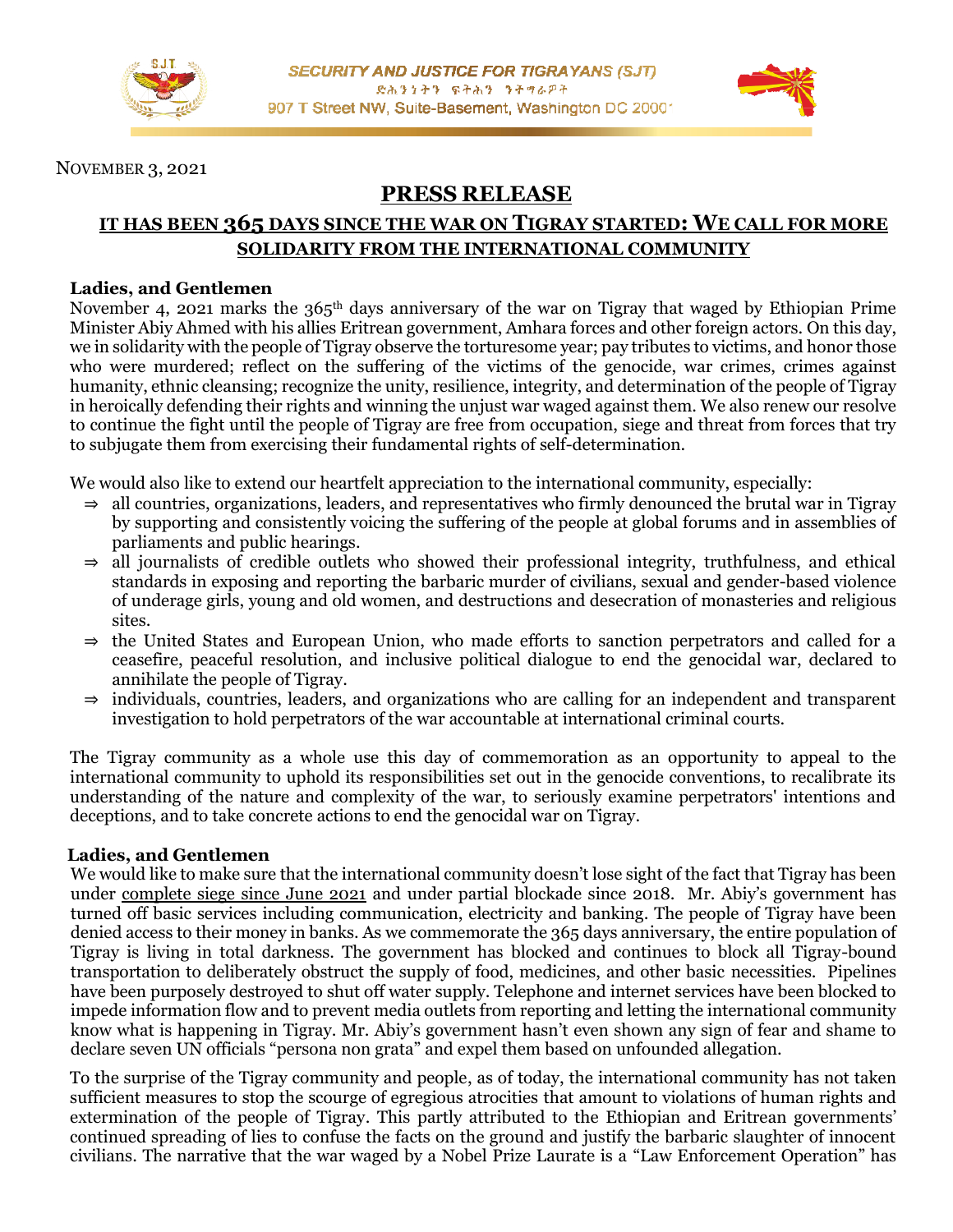given Mr. Abiy and his allies cover to continue their agenda of exterminating the people of Tigray.

This needs to stop as soon as possible through the joint efforts of the people of Tigray who are fighting on the ground for their rights and the international community. The war crimes and humanitarian catastrophe is continuing because Mr. Abiy is not held accountable by the international community for his genocidal acts.

#### **Ladies and Gentlemen**

While we have published written reports on the genesis of the war on Tigray, we find it relevant to provide abridged bona fide information to help the international community appreciate the root causes and to clear the cloud of suspicion they may have regarding the war on Tigray. Briefly, the war on Tigray didn't really start on the 4th of November 2020. There exist irrefutable excerpts of speeches by government officials to prove that the war did not erupt overnight. It was launched after well-orchestrated and meticulous planning for multiple years including the war pact with Eritrea that earned Abiy Ahmed a Nobel Peace Prize. Examples of such facts included but were not limited to the following.

- → *Mr. Abiy himself made an explicit and chilling televised speech on May 7, 2020. In this speech, he warned "…youth will die, mothers will cry, and villages will be set on fire" if politicians continue to oppose the postponement of the elections. In the same speech, he added, "…we are prepared more than ever to take any action."*
- → *Mr. Adem Farah, the speaker of Ethiopia's House of Federation, gave more direct evidence. On September 5, 2020, in an exclusive interview with ENA, he disclosed the steps to be taken by the federal government to remove the Tigray Regional Government (TRG) and establish an interim administration accountable to the federal government. The steps he outlined included the engagement of the Federal Police and the Defense Forces.*
- → *Mr. Abere Adamu, Police Commissioner of the Amhara Regional Government, is another official who gave an even more direct proof that the war was planned well before November 4, 2020. In his booklaunching speech, January 6, 2021, Mr. Abere candidly admitted that preparations for the war started when Mr. Temesgen Tiruneh was the president of the Amhara Regional State. He further affirmed that the war started the night they had finalized preparation in collaboration with Mr. Abiy's government.*
- → *The Ethiopian Satellite Television and Radio (ESAT) spent years trashing the people of Tigray and the TPLF. On November 4, 2016, this media went as far as openly calling for genocide against the people of Tigray, making a very specific recommendation to "dry the sea—the people of Tigray—to catch the fish the TPLF" and fight is 5 million (the people of Tigray) versus 95 million (the rest of the Ethiopian population).as a matter of fact, ESAT is still making non-stop calls for genocidal war provocations and indorsing aerial bombardments to exterminate the people of Tigray.*
- → *Another government official said Mr. Abiy asked Sudan to seal its borders with Tigray prior to declaring the war, a revelation that leaves no doubt that Mr. Abiy planned this war before the alleged NC-ENDF attack.*

Unfortunately, despite the availability of abundant facts described above and many others not included in this communiqué, some governments, international organizations, and even media outlets knowingly or unknowingly accepted the narrative of Mr. Abiy at face value.

#### **Ladies, and Gentlemen**

At this point, we believe that there shouldn't be any single doubt within the minds of the international community as to what the government's intent is. It is to annihilate the people of Tigray in any way possible. Adolf Hitler has been quoted for telling his generals, just before invading Poland, that "The aim of war is not to reach definite lines but to annihilate the enemy physically. It is by this means that we shall obtain the vital living space that we need." That is exactly what Mr. Abiy has executed. He conspired to commit a full-fledged crime of genocide, preplanned and corroborated to wipe out the people of Tigray from the earth.

Sadly, the international community, who are expected to have all the power to end such catastrophic crimes, has failed to take concrete actions. Such a lack of concrete actions has emboldened Mr. Abiy and supporters to continue with their cruel actions. We feel that the measures that the international community has taken to date are not commensurate with the scale and brutality of the genocidal war. No country has intervened to forcefully stop the war. It is fair to say that perpetrators have been granted a license to kill defenseless and noncombatant civilians, commit war crimes and crimes against humanity with impunity.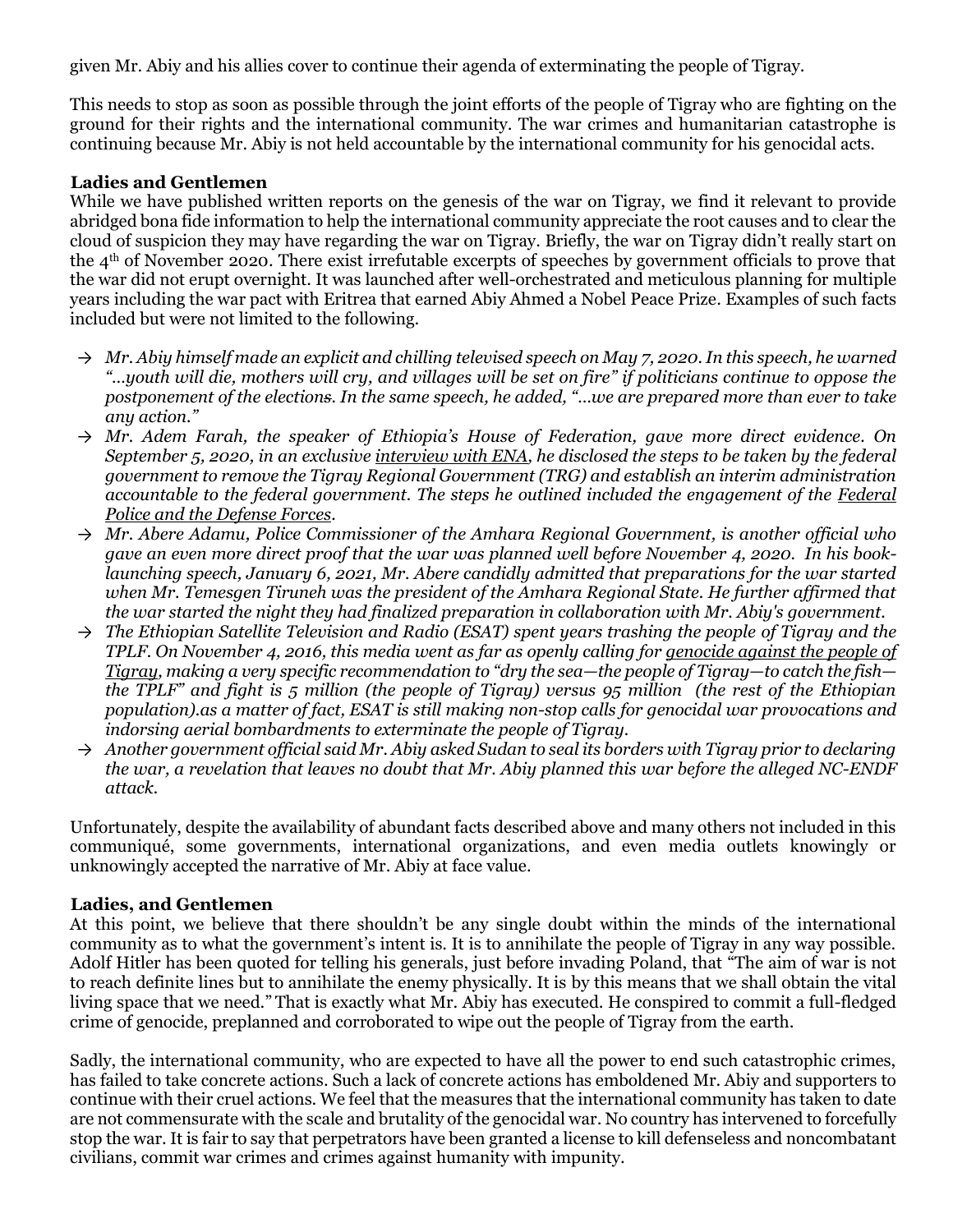#### **Ladies, and Gentlemen**

The government of Tigray has been repeatedly calling for an all-inclusive and peaceful dialogue. However, its repeated calls have fallen on deaf ears and thus remained with no choice other than fighting and defending its people and protecting basic human rights consistent with the UN's Universal Declarations and conventions. The government of Mr. Abiy, on the other hand, has continued to reject all calls for a ceasefire and peaceful dialogue. Mr. Abiy has defied all calls to withdraw the invading forces of Eritrea and the Amhara region from some parts of Tigray who are continuously committing atrocious crimes with impunity and without fear of accountability. Furthermore, Mr. Abiy has placed Tigray under siege, deliberately subjecting more than 90% of its population to starvation and death. As a result, the international community is witnessing hundreds of malnourished and emaciated children dying. The UNSC has failed to intervene to stop despite the laws in its own books. When the chronicles of the war on Tigray are written, the chapter on the role of the UNSC is not going to be favorable unless it takes measures to stop the recent open calls of Abiy Ahmed and his supporters to place all Tigrayans in concentration camps.

#### **Ladies, and Gentlemen**

As we commemorate the 365 days of catastrophe, the government of Mr. Abiy is bombarding towns and villages, indiscriminately killing civilians. International journalists are repressed and intimidated not to document, investigate, and report the atrocities. Millions are starving to death beyond the reach of humanitarian aid. The devastating impact on the victims, communities, and society can take generations to overcome and heal.

In a nutshell, the conditions in Tigray today are desperate and catastrophic and require your prompt decision and concrete actions to save the people of Tigray from extermination. Ethiopia is also becoming a failed state and is in the process of disintegration in a hostile and destructive manner.

The international community should not remain silent or passive. It carries the moral obligation to act timely and decisively to end the barbaric genocidal war and investigate the crimes. In addition, the international community has the legal obligation to protect against the violation of international laws, human rights, and crimes against humanity.

#### **Ladies, and Gentlemen**

For the people of Tigray, both inside Tigray and the Diaspora Tigrayan community, the past 365 days were painful, depressive, stressful, frustrating, and a moment of desperation and existential crises. Many have lost their family members, friends, and neighbors. Mr. Abiy's barbaric war has resulted in inconceivable and immeasurable atrocities. The people of Tigray have lost everything they own and built.

Heroes and heroines of the Tigray Defense Forces (TDF), the Tigray government, and the people at large are selflessly fighting against enemies as one. They are making the impossible possible. They have resisted what is thought to be irresistible. They have borne the unbearable conditions of grief, hunger, anger, living in darkness, thirst, and bombardment through air and land. Instead, they remained unified, strong, calm, controlled, and determined to win the war and protect their rights with great integrity and resilience. They bitterly, resolutely, consistently, and admiringly have fought to rise from ashes.

The Diaspora community has persistently and continuously made selfless struggles and sacrificed and invested their time and energy to do non-stop rallies to voice on behalf of the people who are made voiceless- rain or shine, under extreme weather conditions, and at a time when COVID-19 was declared to be dangerous public health pandemic. They regularly meet with and lobby political leaders and representatives to support the causes and stand with the people of Tigray people and push them to pass resolutions, take measures of sanctions, and call for unfettered humanitarian aid. They have been busy writing letters to the international community, government officials, bilateral and non-governmental organizations and associations, political representatives, and media outlets.

Now, they find themselves in the finish line to win the highly hyped and strongly believed to be the unwinnable war to the surprise of the world and to the shame of Mr. Abiy and his hardcore loyal supporters and sponsors.